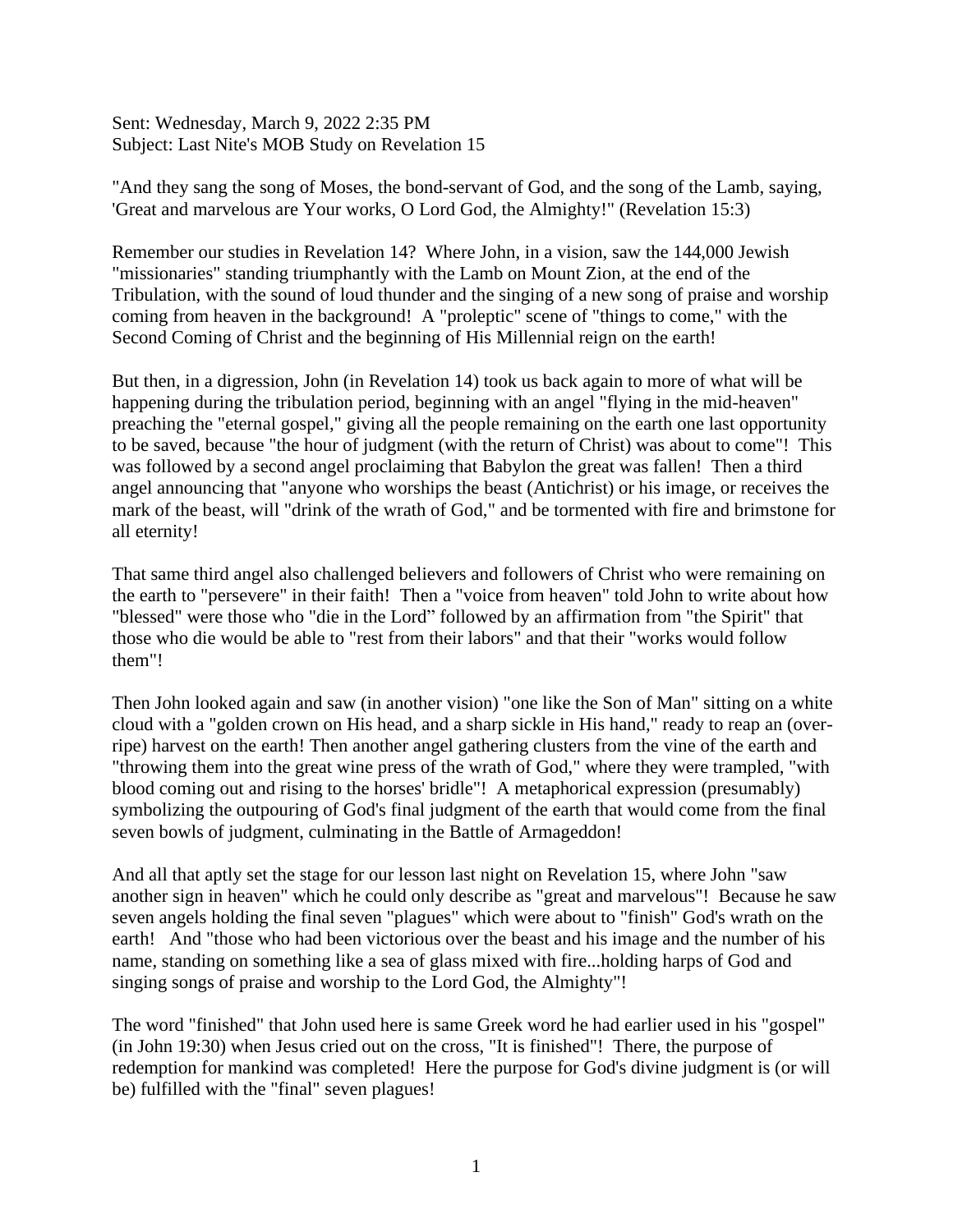Those whom he saw standing on the sea of glass were the Tribulation "martyrs"! The "overcomers"! They overcame by not going along with the rest of the world in worshiping and following the "beast"! Instead of yielding to the blasphemous demands of the beast, they remained faithful to God unto death! Their victory lies in the fact that their persecution from Satan delivered them to heaven! Revelation 20:4 says, "...And I saw the souls of those who had been beheaded because of their testimony of Jesus and because of the word of God, and those who had not worshiped the beast or his image and had not received the mark on their forehead and on their hand; and they came to life and reigned with Christ for a thousand years!"

Revelation 15:3 says, "they sang the song of Moses...and the song of the Lamb...!" The similarities are well noted by MacArthur: "the song of Moses was sung at the Red Sea; the song of Lamb by the crystal sea; the song of Moses was a song of triumph over Egypt; the song of the Lamb over Babylon; the song of the Moses told how God brought them out; the song of the Lamb how He brings them in; the song of Moses was the first song in Scripture; the song of the Lamb the last; the song of Moses commemorated the execution of the foe, the expectation of the saints, and the exaltation of the Lord! The song of Moses deals similarly with God's faithfulness, His deliverance of His own, and His judgment of the ungodly!

- "Great and marvelous are your works, O Lord, the Almighty" (drawing on Psalm 139:14)
- "Righteous and true are Your ways, King of the nations" (echoing the words of Daniel 4:37 and Deuteronomy 32:3-4)
- "Who will not fear, O Lord, and glorify Your name? For You alone are holy" (Check out Isaiah 6:1-3!)
- For all the nations will come and worship before You, for Your righteous acts have been revealed!"

And so, the two songs together describe the character of God which demands judgment for the wicked and close with a joyful anticipation of the millennial reign of Christ!

## But there's more!

John, in a startling new vision, looks and sees "the temple of the tabernacle of testimony (the very inner sanctuary, in the "Holy of Holies," where God dwells) in heaven opened" and the seven angels, coming out of the temple after being given "seven bowls full of the wrath of God"! And the temple being "filled with smoke from the glory of God and from His power; and no one able to enter it until the seven plagues of the seven angels were finished"!

And we're reminded of the earthly temple of the Old Testament, which was only a picture of the heavenly one, where God provided mercy and atonement for sin! Where His glory came down and filled the place with the shining "shekinah" glory of God! And how, formerly, no one except the priest, on the Day of Atonement, was allowed to enter into the Holy Place (i.e., until Christ died on the cross and "yielded His spirit"). Matthew 27:51 says, "And behold, the veil of the temple was torn in two from the top to the bottom and the earth shook and the rocks were split"! And, for the first time since the Fall, man had direct access to God through Christ! Hebrews 10:19-20 says, "Therefore, brethren, since we have confidence to enter the holy place by the blood of Jesus, by a new and living way which He inaugurated for us through the veil, that is, His flesh!"